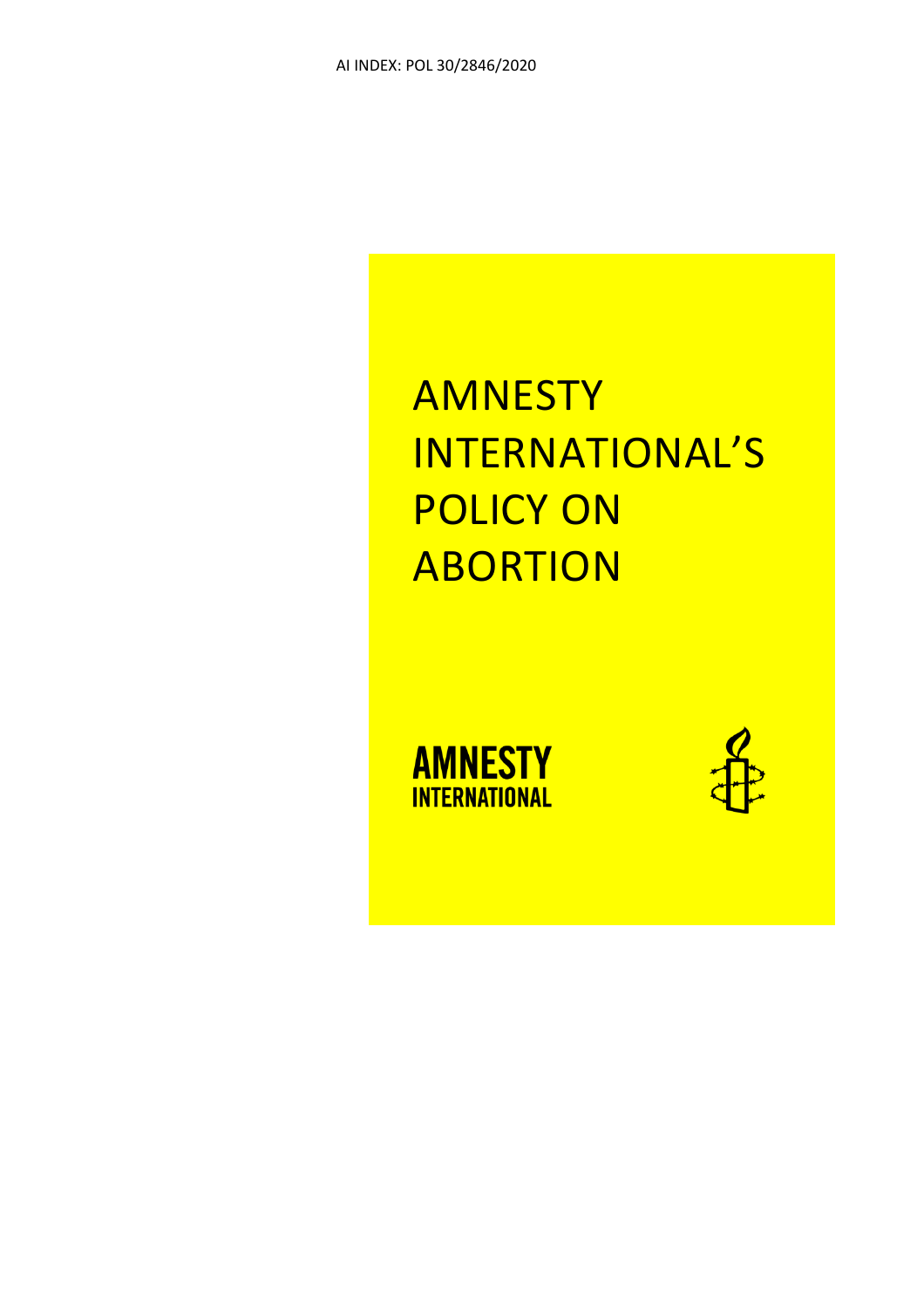

# AMNESTY INTERNATIONAL'S POLICY ON ABORTION

28 September 2020

AI Index: POL 30/2846/2020

## **CONTENTS**



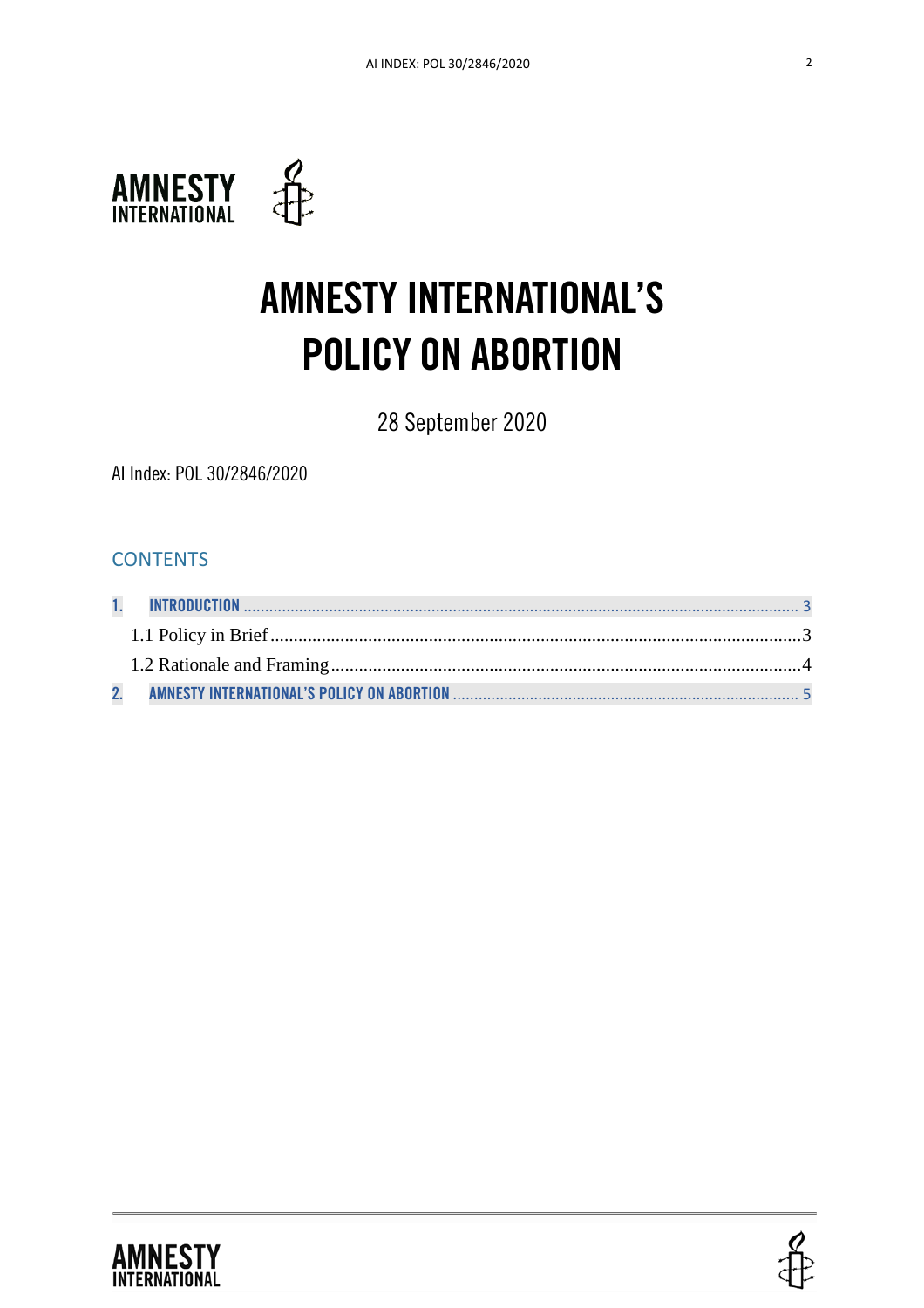## 1. INTRODUCTION

#### 1.1 POLICY IN BRIEF

Amnesty International recognizes the right of every woman, girl or person who can become pregnant<sup>1</sup> to abortion,<sup>2</sup> provided in a manner that respects their rights, autonomy, dignity and needs in the context of their lived experiences, circumstances, aspirations and views. Amnesty International's abortion policy calls for full decriminalization of abortion and universal access to abortion, post-abortion care and evidence-based, non-biased abortion-related information, free of force, coercion, violence and discrimination.

The organization's approach to abortion is principle-based and derived from international human rights law and standards and long-standing human rights principles. It is based on the recognition that decisions around pregnancy and abortion directly impact the full spectrum of human rights including the rights to life, health, privacy, liberty and security of the person; to equality and non-discrimination and equality before the law; to engage in society as full participants; to freedom from torture and other ill-treatment; to equal access to justice, evidenced-based and nonbiased sexual and reproductive health information and education, and to the enjoyment of scientific progress. The policy considers abortion a key component of sexual and reproductive health care (including also, among others, postabortion care, modern contraceptives and evidence-based, non-biased pregnancy- and abortion-related information), which is essential to achieving substantive equality.

#### Amnesty International's Vision

- Everyone has the right to abortion, free of force, coercion, violence or discrimination, without the need for third-party consent, and without the threat of legal sanction.
- No one should die from or be subjected to unnecessary suffering by undertaking or attempting an abortion.
- No one should be mistreated, humiliated or degraded, or be at risk of violence or social exclusion for seeking or having an abortion, experiencing a miscarriage or adverse birth outcome, or during the provision of abortion or post-abortion care.
- Abortion, post-abortion care and evidence-based, non-biased abortion-related information should be available and accessible, acceptable and of good quality, and provided with respect to a pregnant person's rights, autonomy, dignity, privacy and confidentiality, and with informed consent.
- States have a positive obligation to remove barriers to abortion; to address the root causes of discrimination in the context of abortion, including gender, racial, ethnic, class, caste, age and disability related discrimination, among others; and eliminate stigma related to sexuality, sex, disability, unwanted pregnancies and abortion.
- Laws and policies that regulate abortion must:
	- $\circ$  Put women, girls and pregnant persons at the centre; respect and protect their sexual and reproductive autonomy, dignity, privacy and needs; and guarantee their human rights.

 $^{\rm I}$  This policy refers to women and girls, people who can become pregnant and pregnant people or individuals. This recognizes that while the majority of personal experiences with abortion relate to cisgender women and girls (that is, women and girls whose sense of personal identity and gender corresponds with the sex they are assigned at birth), intersex people, transgender men and boys, and people with other gender identities may have the reproductive capacity to become pregnant and may need and have abortions. For the purposes of this policy, references to 'women and girls' refers to those women and girls who have the capacity to become pregnant, which generally applies to cisgender women. 2 Abortion is the induced or spontaneous termination of pregnancy. For the purposes of this policy, the term abortion will refer to the induced termination of pregnancy through medical (using abortion medication) or surgical methods, and the term miscarriage will refer to the spontaneous termination of pregnancy.

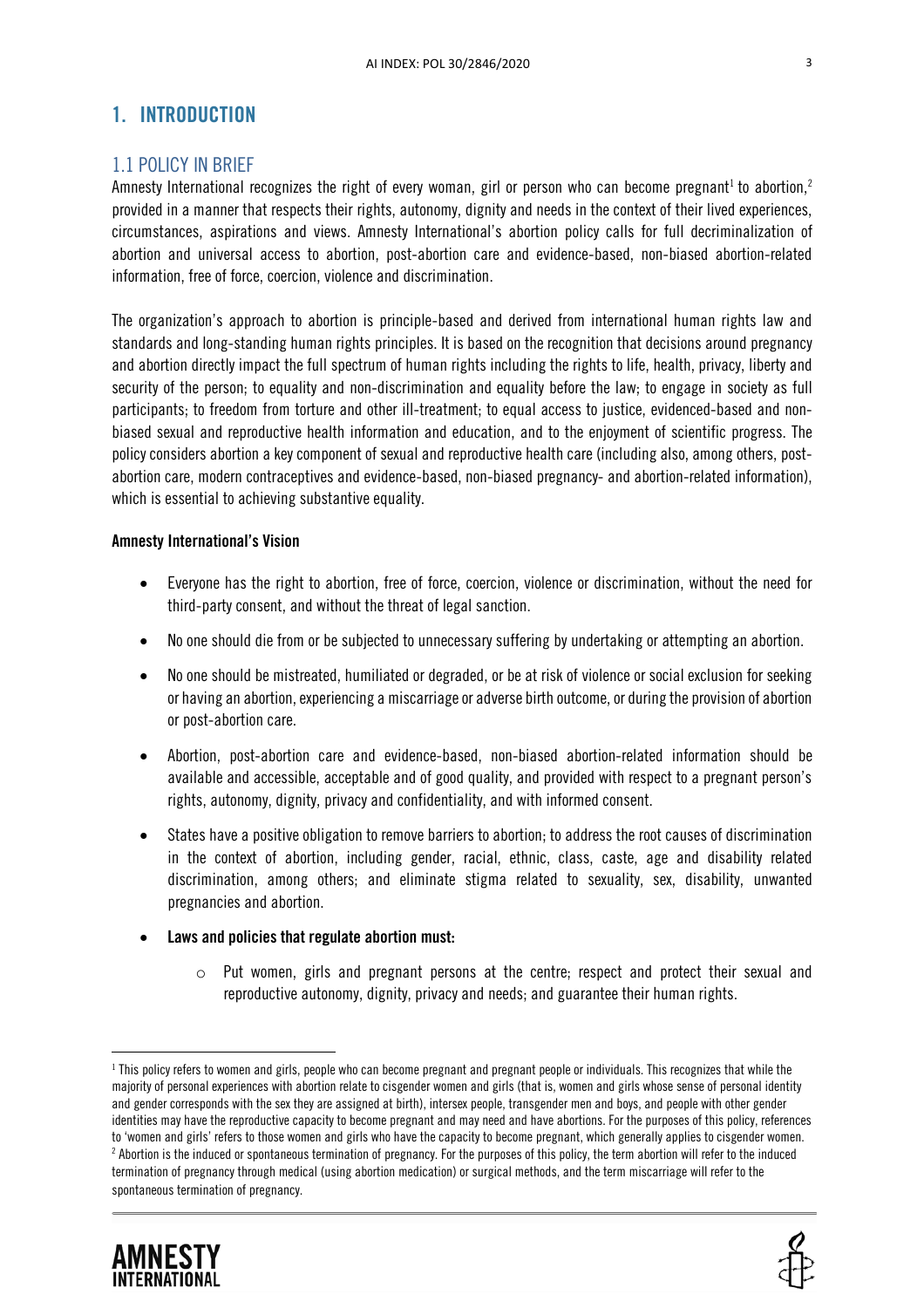- $\circ$  In no way compel pregnant people to continue unwanted pregnancies or to undertake abortions or mistreat, humiliate or degrade people for seeking or having an abortion, or during the provision of abortion or post-abortion care.
- $\circ$  Address the gender discrimination and other intersectional forms of discrimination and stigma underlying laws and policies that regulate abortion. Additionally, address abortion-related practices that:
	- fail to empower women, girls and pregnant people to make autonomous and informed decisions about their pregnancies;
	- compel people to continue with their pregnancies against their will; or
	- compel people to end their pregnancies in unsafe or unsupported ways.
- o Guarantee the provision of comprehensive sexual and reproductive health services and goods, including safe abortion and post-abortion care, and modern contraceptives. Also ensure equal access to evidence-based, non-biased health information, including information on one's pregnancy.
- Refrain from criminalizing abortion or otherwise punishing women, girls and pregnant people for seeking or undertaking abortion and those who assist them, as well as those who provide abortion services.
- $\circ$  Recognize abortion as a common practice worldwide and an essential component of sexual and reproductive health care and self-care in all contexts (that is, peace, conflict, humanitarian crises and public health emergencies, and in detention).

#### 1.2 RATIONALE AND FRAMING

Amnesty International's policy on abortion is based on the recognition that the ability to control one's reproduction and to decide if, whether and when to have children is essential for the full realization of the human rights of women, girls and all people who can become pregnant. The ability to make decisions about one's body, sexuality and reproduction is at the core of gender, economic and social justice.

This policy is centred on the concerns, lived experiences and human rights of women and girls, and all people who can become pregnant, who have been subjected to reproductive oppression (both historically and currently)<sup>3</sup> and suffer human rights violations under laws and policies regulating abortion and due to abortion-related stigma and discrimination. Amnesty International believes it is important to link sexuality, reproduction and human rights with social and economic rights and justice, by placing abortion and reproductive health issues in the larger context of a pregnant person's security and wellbeing. A person's ability to control their reproductive lives is impacted by the conditions of their social and physical environment. States have an obligation to ensure that these conditions enable women, girls and pregnant people to make informed and autonomous decisions in line with their life aspirations and to realize and enjoy their human rights.

<sup>3</sup> Asian Communities for Reproductive Justice, among one of the first organizations to define and promote "reproductive justice", defines reproductive oppression as the control and exploitation of women and girls through their bodies, sexuality and reproduction. They consider reproductive oppression "a strategic pathway to regulating entire populations that is implemented by families, communities, institutions, and society. Thus, the regulation of reproduction and exploitation of women's bodies and labour is both a tool and a result of systems of oppression based on race, class, gender, sexuality, ability, age and immigration status." Examples of reproductive oppression include forced reproduction during slavery in the USA, forced sterilization of Indigenous and minority women, human experimentation on Puerto Rican women for the contraceptive pill and the one-child policy in China, among others. The definition of reproductive justice as a counter to reproductive oppression reflects an understanding of the reproductive health and rights framework that is not limited to protecting individuals' rights and choices but also addresses broader, underlying socioeconomic factors that affect and constrain individuals' reproductive rights, actions and decisions.



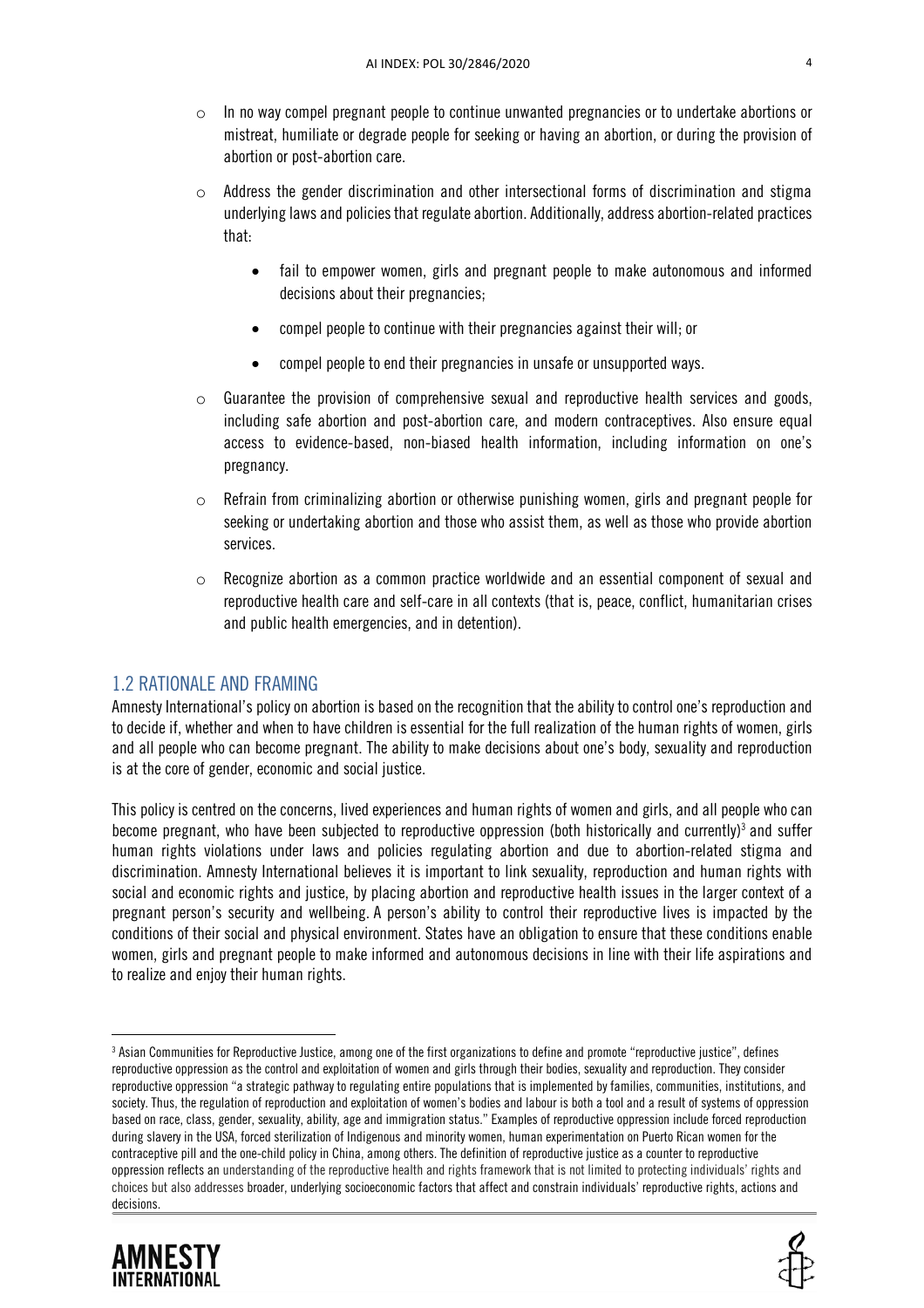Amnesty International's policy is based on a set of "key principles" adopted by its movement at its 2018 Global Assembly (see Annex II to the Explanatory Note to this policy (Index: POL 30/2847/2020)). The policy is also aligned with existing international human rights law and standards and their evolution over time. The principle basis of the policy is intended to ensure that it does not become outdated as abortion-related human rights standards continue to evolve, and to better enable application of the policy in a range of diverse contexts (see below for further discussion of Amnesty International's principle-based approach to abortion). To put this policy into practice, Amnesty International will continue to work towards gender, social, reproductive and economic justice, including in the context of abortion.

#### A. Forward-looking nature of the policy

Amnesty International's policy enables the organization to make recommendations to states, engage in advocacy and campaign around abortion in a manner that may go beyond existing international human rights standards, so long as such recommendations and work aligns with the policy's underlying key principles and foundational human rights principles and protections. Additionally, the organization seeks to contribute to the progressive development of international human rights law and standards and combat retrogressive normative developments around abortion.

In applying this policy throughout Amnesty International's work, the organization will not contribute to or promote judgement or disrespect of people's moral, ethical or religious beliefs around abortion, in line with the organization's policy on impartiality and independence from any political ideology or religion. However, it will remain steadfast in demanding that states guarantee access to abortion for all pregnant persons with respect for their rights, autonomy, dignity and needs.

#### B. Amnesty International's principle-based approach to abortion

Amnesty International takes a principle-based approach to laws and policies regulating abortion ("abortion law"), and to abortion practices more broadly. The organization analyses laws, policies and practices according to the organization's key principles adopted by our movement, as well as foundational principles of international human rights law including universality and indivisibility of human rights, fundamental justice, legality, non-arbitrariness, proportionality, non-retrogression, accountability, transparency, equality and non-discrimination. 4 Amnesty International positions its approach within the context of working towards gender, social, reproductive and economic justice.

This principle-based approach to abortion enables the organization to advocate for the right of women, girls and all persons who can become pregnant to abortion and to shift our analytical lens from that of harm reduction to reproductive autonomy, always keeping pregnant people's rights at its centre. This approach also helps to better place the global movement to advocate for the full protection of the human rights of pregnant people in diverse contexts, as well as for the rights of people who provide abortions services, friends or family members who assist pregnant people to access abortions, and human rights defenders who advocate for sexual and reproductive health and rights, including access to abortion.

Should questions arise about the policy and its application, the law and policy advisors in the International Secretariat's Law and Policy Programme and Gender, Sexuality and Identity Team should be considered the first line of support. For issues that are not specifically addressed within the policy and its Explanatory Note, the key principles shall serve as the analytical and interpretive guide for the organization.

## 2. AMNESTY INTERNATIONAL'S POLICY ON ABORTION

<sup>4</sup> While there is overlap between foundational human rights principles and Amnesty International's key principles that underlie this abortion policy, the latter provides the organization's unique positioning and voice around abortion issues. The foundational human rights principles in international law can be relied upon to challenge regressive laws, policies and practices and to advocate for broader access to abortion. See the Explanatory Note to this policy (Index: POL 30/2847/2020) for further discussion of foundational human rights principles that are relevant in the context of abortion.



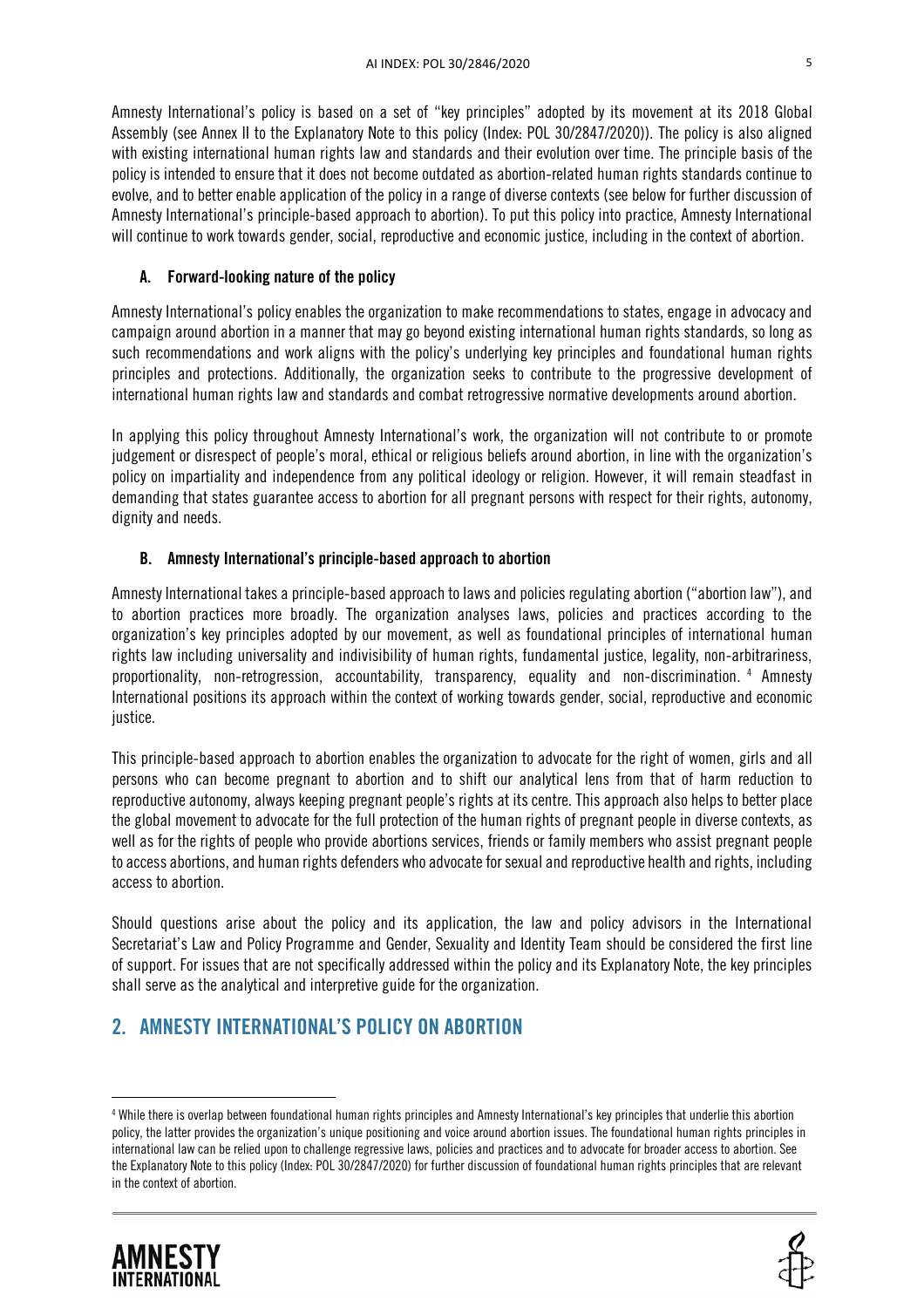Amnesty International's policy on abortion reflects state obligations to realize sexual and reproductive rights and enable reproductive justice for women and girls, and all people who can become pregnant, as part of states' overarching obligations to respect, protect and fulfil the human rights of all people. This includes fully decriminalizing abortion and ensuring that no one, including pregnant people, health-care providers or others, is subjected to criminal or punitive sanctions for seeking or having (or being presumed to have sought or had) an abortion, performed an abortion, or assisted others to obtain or perform an abortion. 5

States must also ensure universal access to abortion, post-abortion care and evidence-based, non-biased abortionrelated information for all pregnant people, including as part of comprehensive sexual and reproductive health services, goods and information. Legal, policy, administrative, economic, social, cultural and other barriers to abortion should be removed. In addition, states must work to combat abortion-related stigma, harmful stereotyping and gender and intersectional discrimination, which underlie the criminalization of abortion and other restrictive abortion laws and policies. They must also promote social, economic and health policies that empower people to take autonomous and informed decisions and actions regarding their sexual and reproductive lives.

#### The following are the key elements of Amnesty International's policy on abortion:

- 1. Every woman, girl or person who can become pregnant has the right to abortion, provided in a manner that respects their dignity, autonomy and needs in the context of their lived circumstances, experiences, aspirations and views
	- Every pregnant person should be able to make decisions related to their pregnancy that are in line with their own life experiences, circumstances, aspirations and views. They must have access to evidence-based, nonbiased information about their pregnancy in a form and format that they can understand, non-biased and non-directive counselling, and any necessary support to facilitate autonomous decision-making.
	- Abortions must be undertaken freely with the consent of the pregnant person and without force, coercion, violence or discrimination, the need for third-party consent, or the threat of legal sanction.
	- No one should be compelled to seek or obtain an unsafe abortion or to die or be subjected to unnecessary suffering from an unsafe abortion.
	- No one should be mistreated, humiliated or degraded or be at risk of violence or social exclusion for seeking abortion care or for having an abortion.
	- No one's full status as a rights holder and equal subject before the law at all stages of their lives can be suspended, diminished or mandatorily set aside because of pregnancy or, more broadly, because of their sex, sexual orientation, gender, gender identity or expression, age, race, geographic location, nationality, ethnicity, caste, class, disability, migrant or refugee status, and minority or Indigenous identity, among other factors.
- 2. Abortion and post-abortion care should be available, accessible, affordable, acceptable and of good quality. They should be provided with respect for pregnant persons' rights, autonomy, dignity, privacy and confidentiality, and with informed consent

States must ensure:

<sup>5</sup> While Amnesty International's call for full decriminalization of abortion includes decriminalizing health-care workers who provide abortions, accountability for activities that contravene professional and ethical codes of conduct and standards of medical practice can be sought through general laws and administrative policies and procedures.



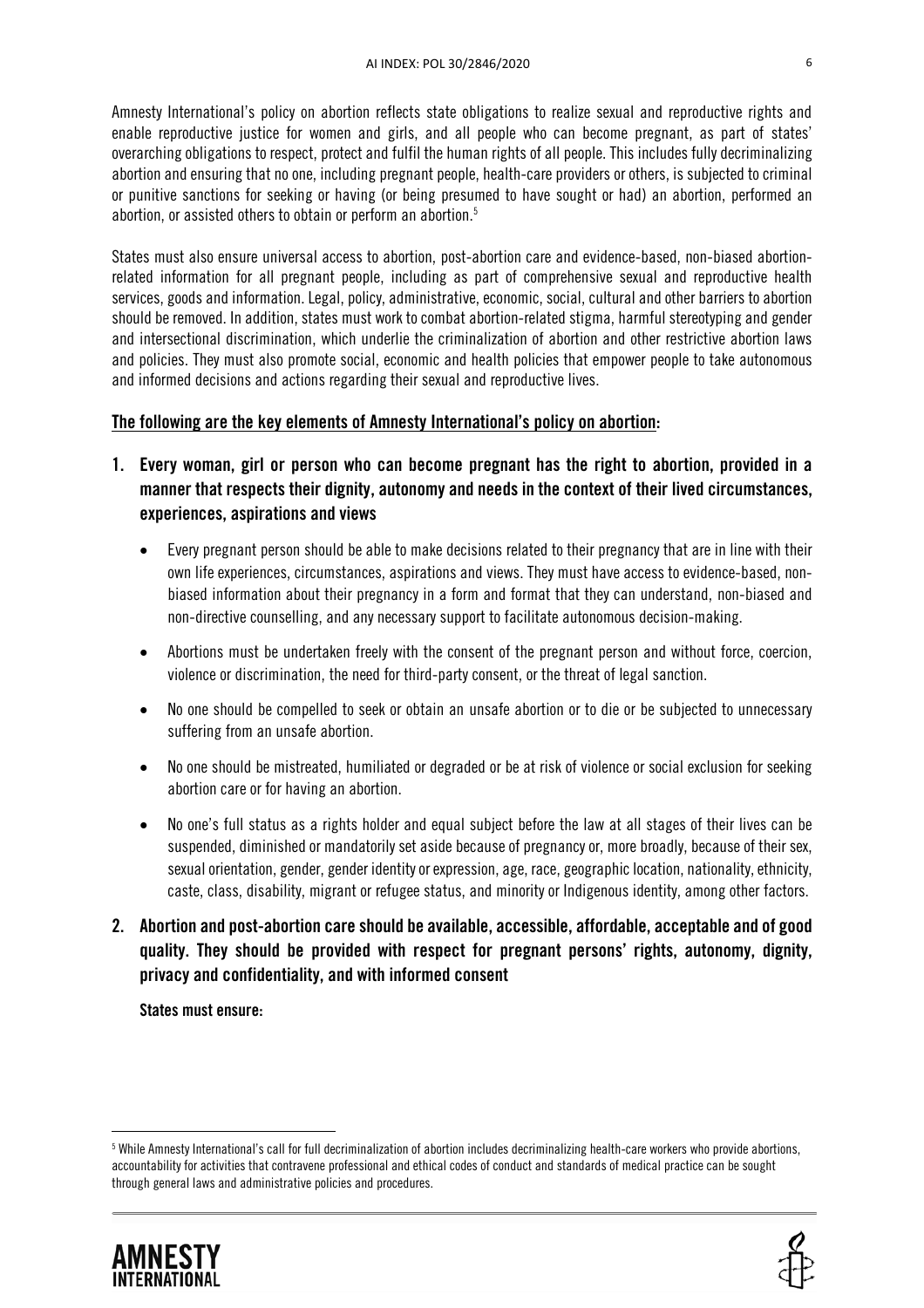- That abortions are available as early as possible and as late as necessary to respond to the specific needs of pregnant people. 6
- Available, accessible, acceptable, affordable,<sup>7</sup> good quality abortion care upon request so pregnant people do not feel compelled to take unnecessary risks to terminate their pregnancies.
- Abortion service provision with informed consent that complies with pregnant persons' rights, autonomy, dignity, privacy and confidentiality.
- Accessible medical (using abortion medication) and surgical abortion methods based on evidence-based standards, to serve the individual needs of pregnant people.
- Access to care in a range of settings (for example, formal health-care settings; primary, secondary and tertiary health-care centres; mobile clinics; and telehealth) and trained providers to ensure access to abortion care, particularly in remote and rural settings.
- Access to post-abortion care for people who are managing complications from a miscarriage or abortion, regardless of the legality of abortion, and regulate refusals of care for lawful services (including based on conscience), prohibit the denial of such care on any grounds, including based on conscience or beliefs.
- Access to comprehensive sexual and reproductive health services, goods and information, with respect for pregnant persons' sexual and reproductive autonomy, dignity, privacy and confidentiality, and human rights. Such services should be provided in an equal and non-discriminatory manner, ensuring pregnant individuals' equal access to sexual and reproductive health care, including abortion and post-abortion care, modern contraceptives and evidence-based, non-biased information, including information on their pregnancies.
- That health-care providers receive training on providing abortion and post-abortion care and miscarriage treatment in a compassionate and ethical manner. This should include training on the social determinants and medical necessity of abortion and on ethical and acceptable care. Training for health-care providers should also cover relevant laws and policies related to abortion and the rights of all people who can become pregnant.

### 3. States have a positive obligation to create an enabling and supportive environment for people to make autonomous decisions about their pregnancies.

- States must guarantee the right of everyone who is pregnant or can become pregnant to make autonomous pregnancy-related decisions. This should include the right to have access to evidence-based, non-biased, accessible and rights-based information about their pregnancies and support necessary to make such autonomous decisions, without the need for third-party consent.
- States must remove barriers to safe abortion services. These include laws, policies and practices that impede pregnant people from accessing safe abortion services, such as financial, social, geographic, detention-related and disability-related barriers (for example, physical barriers, lack of access to evidencebased, non-biased information and discriminatory attitudes, substituted decision-making by a guardian,

 $^\tau$  This includes provision of services free or otherwise structured to ensure individuals and families are not disproportionately burdened with health expenses, and people without sufficient means should be provided with the support necessary to cover the costs. See CESCR Committee, General Comment 22 on the right to sexual and reproductive health (Article 12 of ICESCR), UN Doc. E/C.12/GC/22 (2016), para. 17.





<sup>6</sup> Amnesty International acknowledges that states may regulate access to abortion, including by setting gestational limits but, like all other restrictions, gestational limits should not be considered reasonable by default. Rather, where appropriate, there should be a human rights analysis of the legal, policy and other regulatory measures on abortion in a particular country and context that is based on human rights principles and the impact of the restrictions on the human rights of pregnant people. See the Explanatory Note to this policy, Section 5.3, for further details.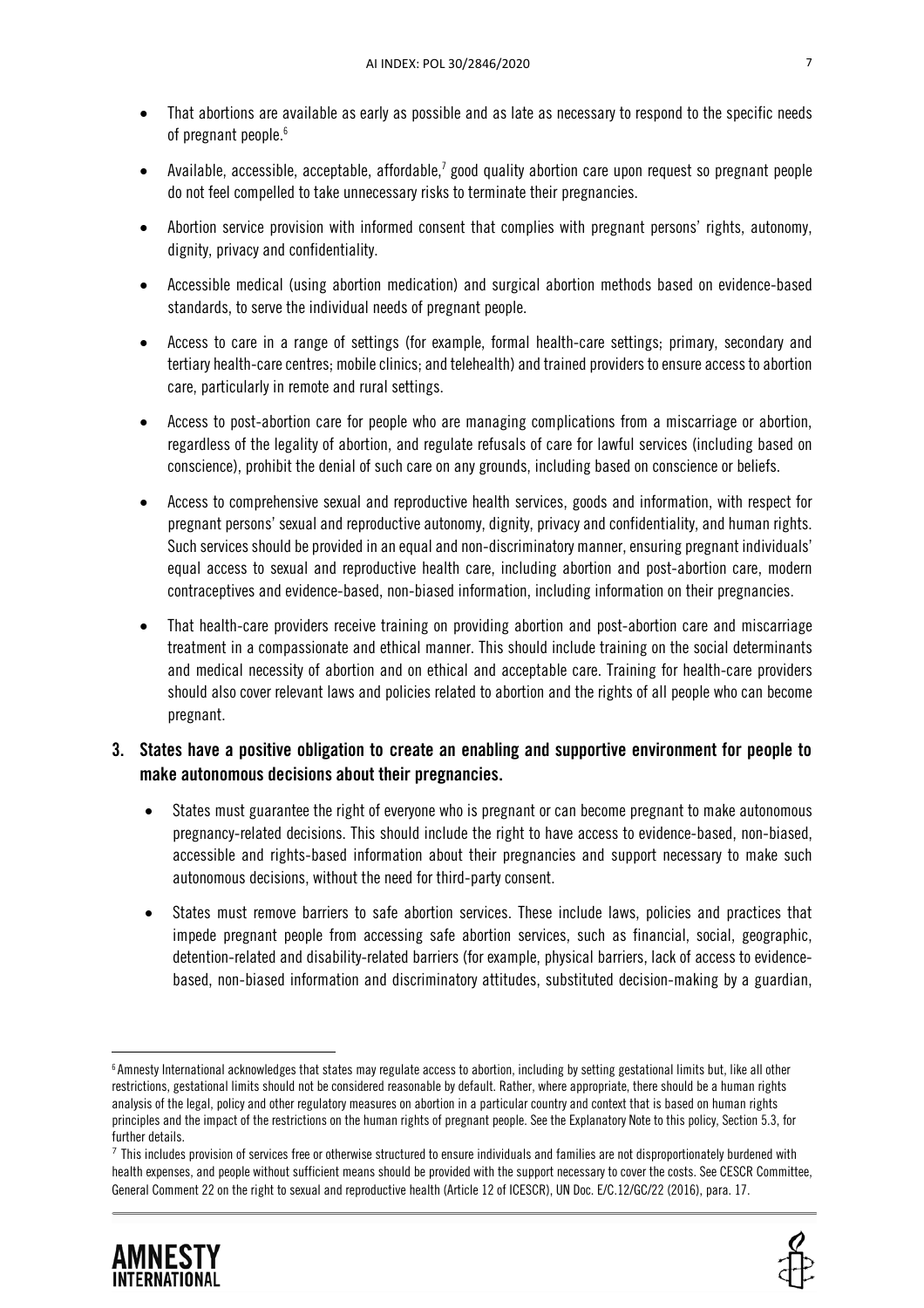parent or doctor), the need for third-party consent, biased counselling, denial of care for lawful services (including based on conscience or beliefs) and mandatory waiting periods.

- States must recognize the legal capacity of women, girls and pregnant persons with disabilities to make autonomous decisions about sexuality, reproduction and pregnancy irrespective of mental capacity and must provide any supports necessary to facilitate such informed and autonomous decision-making.
- States should take measures to ensure that nobody feels compelled to continue a pregnancy or to have an abortion, whether this is because of violations of human rights, such as gender or intersectional discrimination, or as a result of restrictions on access to abortion.
- States must ensure that all people have access to comprehensive sexuality education (CSE), both in and outside of education settings, which is evidence-based, age-appropriate, gender-sensitive and grounded in human rights.<sup>8</sup> CSE programmes must promote gender equality and avoid perpetuating discriminatory stereotypes, including on gender, sexual orientation or other status. CSE programmes must also account for the evolving capacity of children and adolescents and provide them with the knowledge and skills necessary to make informed and autonomous decisions.
- States must identify and address the underlying factors that foster and promote gender, racial, ethnic, class, disability and other intersecting forms of discrimination that contribute to reproductive oppression, promote and perpetuate the restrictive and punitive regulation of abortion and fuel stigma and discrimination against people who have, or are presumed to have, sought or obtained abortions.
- States must directly confront stigma related to sexuality, sex, disability, unintended pregnancies and abortion that impedes sexual and reproductive autonomy, restricts access to safe abortion, fosters and perpetuates gender inequality and facilitates ableism.<sup>9</sup>
- States must ensure pregnant people have accurate, non-biased information about and access to services and support, including health care, social security and means to obtain an adequate standard of living, so that they are empowered to make free decisions, in line with their life aspirations and views, about whether to carry their pregnancy to term, and that they are not compelled to seek recourse to abortion due to denial of their economic and social rights.

#### 4. Abortion must be fully decriminalized

- States must fully decriminalize abortion (that is, remove abortion from criminal law). They must also remove any laws or policies and end any practices that directly or indirectly punish people for seeking, obtaining, providing or assisting with securing and/or obtaining an abortion.
- States must refrain from punishing, through the enforcement of any law or policy:
	- anyone who seeks or obtains, or is suspected of seeking or obtaining, an abortion;
	- health-care providers who facilitate or provide abortion medication or services; and
	- others who assist or in any way help people obtain abortion medication or services.
- States must immediately drop criminal charges, expunge resulting criminal records and release all individuals who have been imprisoned for having an abortion, miscarriage, or another pregnancy-related complication or for having procured abortion medication. The same must be done for health-care providers

 $^{\rm 8}$ Such education should be based on accurate information about sexuality, sexual and reproductive health, human rights and empowerment, non-discrimination, gender equality and gender roles, sexual behaviour, sexual abuse, gender-based violence and harmful practices. 9 "Ableism" is defined as discrimination or prejudice against individuals with disabilities (Merriam-Webster Dictionary) or discrimination in favour of able-bodied people (Oxford English Dictionary).



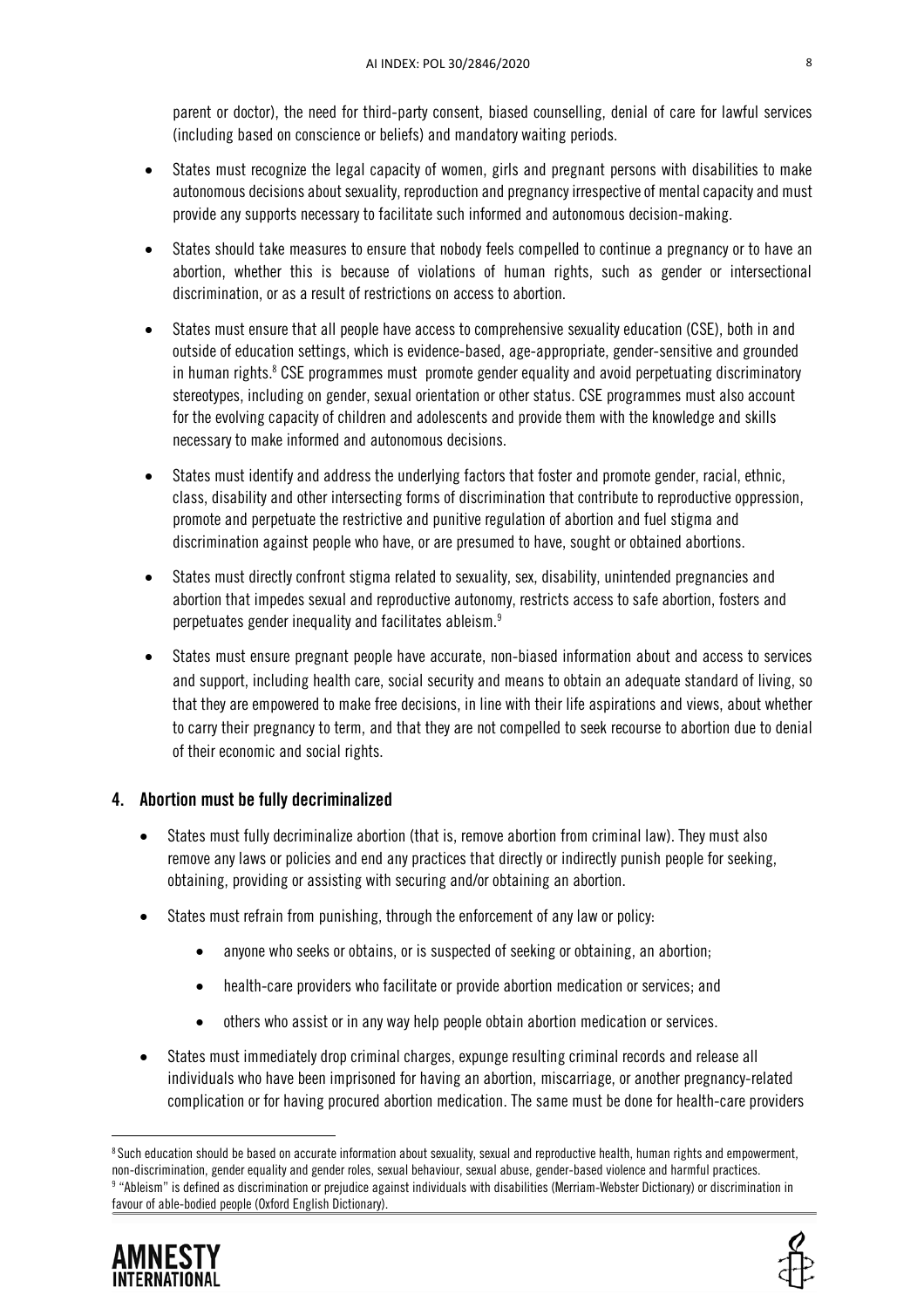and others punished solely for performing abortions or facilitating or helping people to obtain abortion medication or services.

 Full decriminalization of abortion is an essential component of respecting, protecting and fulfilling the human rights of all people who can become pregnant. However, it is not sufficient in itself and must be accompanied by the fulfilment of states' other positive obligations related to abortion as referenced throughout this policy.

### 5. All legal, policy and regulatory frameworks around abortion should be assessed for their human rights compliance

- States must prioritize the concerns, lived experiences and human rights of women, girls and all people who can become pregnant in formulating laws and policies that regulate abortion and eliminate abortion-related stigma and discrimination.
- States must ensure that women, girls and people who can become pregnant are adequately consulted and can meaningfully participate in the formulation and monitoring and evaluation of abortion-related laws and policies, in accordance with their right to full, effective and meaningful participation in law and policymaking on issues that affect their lives.
- Legal, policy and regulatory frameworks around abortion should be assessed to ensure that they respect and protect the human rights of women, girls and all people who can become pregnant. The assessment should include the impact on the rights to life, health, privacy, education, access to evidence-based, accurate information and the benefits of scientific progress, freedom of conscience, freedom from torture and other ill-treatment, and to equality and non-discrimination.
- States must reform all legal, policy and regulatory frameworks that relate to abortion or impact pregnancyrelated decision-making to ensure that:
	- the sexual and reproductive autonomy of women, girls and all people who can become pregnant lie at their centre;
	- they respect, protect and fulfil the human rights of pregnant people;
	- they realize gender equality and economic and social rights.
- Legal protection of human rights, including the right to life, commences at birth.<sup>10</sup> While states may have a legitimate interest in protecting maternal and foetal health, abortion should not be regulated under criminal or punitive laws and policies, and abortion-related laws and policies must not accord legal rights to gametes, zygotes, embryos, or foetuses. Research and evidence indicate that foetal health is best protected through promoting pregnant persons' health and wellbeing<sup>11</sup> and in non-criminalized legal and policy environments.
- States must ensure that women, girls and people who can become pregnant have timely access to justice, and meaningful and effective remedies when their sexual and reproductive rights have been violated, including access to legal aid and information about the existence of such remedies. In cases where third parties violate individuals' sexual and reproductive rights, states must ensure that such violations are

<sup>11</sup> See CEDAW Article 12; see also CEDAW Committee, General Recommendation 24 on Women and Health, UN Doc. A/54/38/Rev.1 (1999), para. 31(c).





<sup>&</sup>lt;sup>10</sup> Amnesty International does not take a position on when a human life begins, which is a moral and ethical issue for each individual to decide for themselves in line with their conscience, but our policy affirms that the legal protection of human rights, including the right to life, commences at birth.